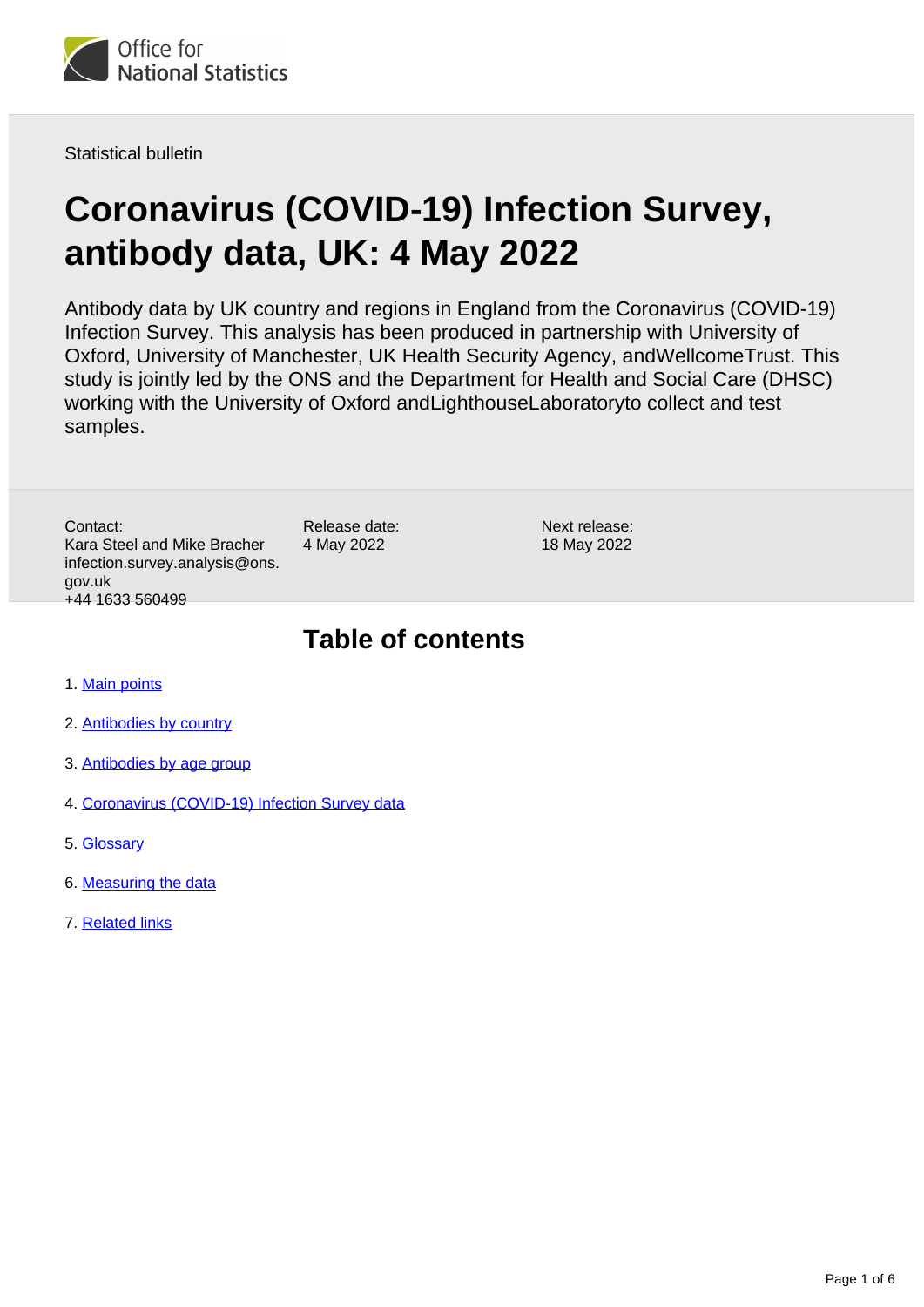## <span id="page-1-0"></span>**1 . Main points**

In this bulletin, we report percentages of the population that are estimated to have antibodies against SARS-CoV-2, the specific virus that causes coronavirus (COVID-19). Two levels are used: a 179 ng/ml level, which is consistent with previous publications, and a newly introduced 800 ng/ml level.

In the week beginning 11 April 2022, the percentage of people estimated to have antibodies against SARS-Cov-2:

- in England, was 98.8% of adults at or above 179 ng/ml (95% credible interval: 98.5% to 99.0%), and 95.4% of adults at or above 800 ng/ml (95% credible interval: 94.9% to 95.9%)
- in Wales, was 98.7% of adults at or above 179 ng/ml (95% credible interval: 98.2% to 99.0%), and 95.6% of adults at or above 800 ng/ml (95% credible interval: 94.8% to 96.4%)
- in Northern Ireland, was 99.0% of adults at or above 179 ng/ml (95% credible interval: 98.2% to 99.4%), and 94.4% of adults at or above 800 ng/ml (95% credible interval: 91.9% to 96.2%)
- in Scotland, was 98.9% of adults at or above 179 ng/ml (95% credible interval: 98.5% to 99.2%), and 94.7% of adults at or above 800 ng/ml (95% credible interval: 93.8% to 95.4%)
- across the UK for children at or above 179 ng/ml ranged from 96.1% to 97.2% for those aged 12 to 15 years and from 85.3% to 90.3% for those aged 8 to 11 years

### **About this bulletin**

As the coronavirus (COVID-19) pandemic and vaccinations have evolved, we have reviewed how we present information about antibody levels. To enable enhanced monitoring of antibody levels and waning, in this release we have introduced an additional antibody series based on a higher level of 800 (ng/ml). This level is the highest level at which we can produce a historic back-series and is provided to enable enhanced monitoring of antibody levels and waning. It is not based on academic research on protection against the Omicron variant, as sufficient evidence on this is not yet available. Estimates are presented for age groups over 16 years in all UK countries, and for children aged 8 to 15 years in England.

In this release, we have removed the 42 ng/ml level from reporting, as all age groups have been at, or nearly at, 100% antibody positivity at or above 42 ng/ml for some time. Most recent data for the 42 ng/ml level (up to 3 April 2022) will continue to be included in our [Coronavirus \(COVID-19\) antibody data for the UK dataset,](https://www.ons.gov.uk/peoplepopulationandcommunity/healthandsocialcare/conditionsanddiseases/datasets/coronaviruscovid19antibodydatafortheuk) for information.

Further information on antibody test level, and the link between antibodies and infections can be found in our recent blog post [Relationship between COVID-19 infections and antibodies: what do the data show?](https://blog.ons.gov.uk/2022/04/06/the-relationship-between-covid-19-infections-and-antibodies-what-do-the-data-show/)

## <span id="page-1-1"></span>**2 . Antibodies by country**

In the week beginning 11 April 2022, the percentage of the adult population estimated to have antibodies against SARS-CoV-2 at or above the 179 nanograms per millilitre (ng/ml) and at or above the 800 nanograms per millilitre (ng/ml) level remained high across all UK nations.

Regional data and percentages of the population who are estimated to have antibodies at or above the previously reported antibody level of 42 ng/ml, the higher antibody level of 179 ng/ml, and the 800 ng/ml antibody level introduced in this release, can be found in our [Coronavirus \(COVID-19\) antibody data for the UK dataset](https://www.ons.gov.uk/peoplepopulationandcommunity/healthandsocialcare/conditionsanddiseases/datasets/coronaviruscovid19antibodydatafortheuk).

#### **Figure 1: The percentage of the population who are estimated to have antibodies against SARS-CoV-2 remained high for those aged 16 years and over across the UK in the week beginning 11 April 2022**

**Modelled percentage of the population with levels of antibodies against SARS-CoV-2 below 179 nanograms per millilitre (ng /ml), between 179 ng/ml and 800ng/ml, and above 800 ng/ml, 7 December 2020 to 17 April 2022**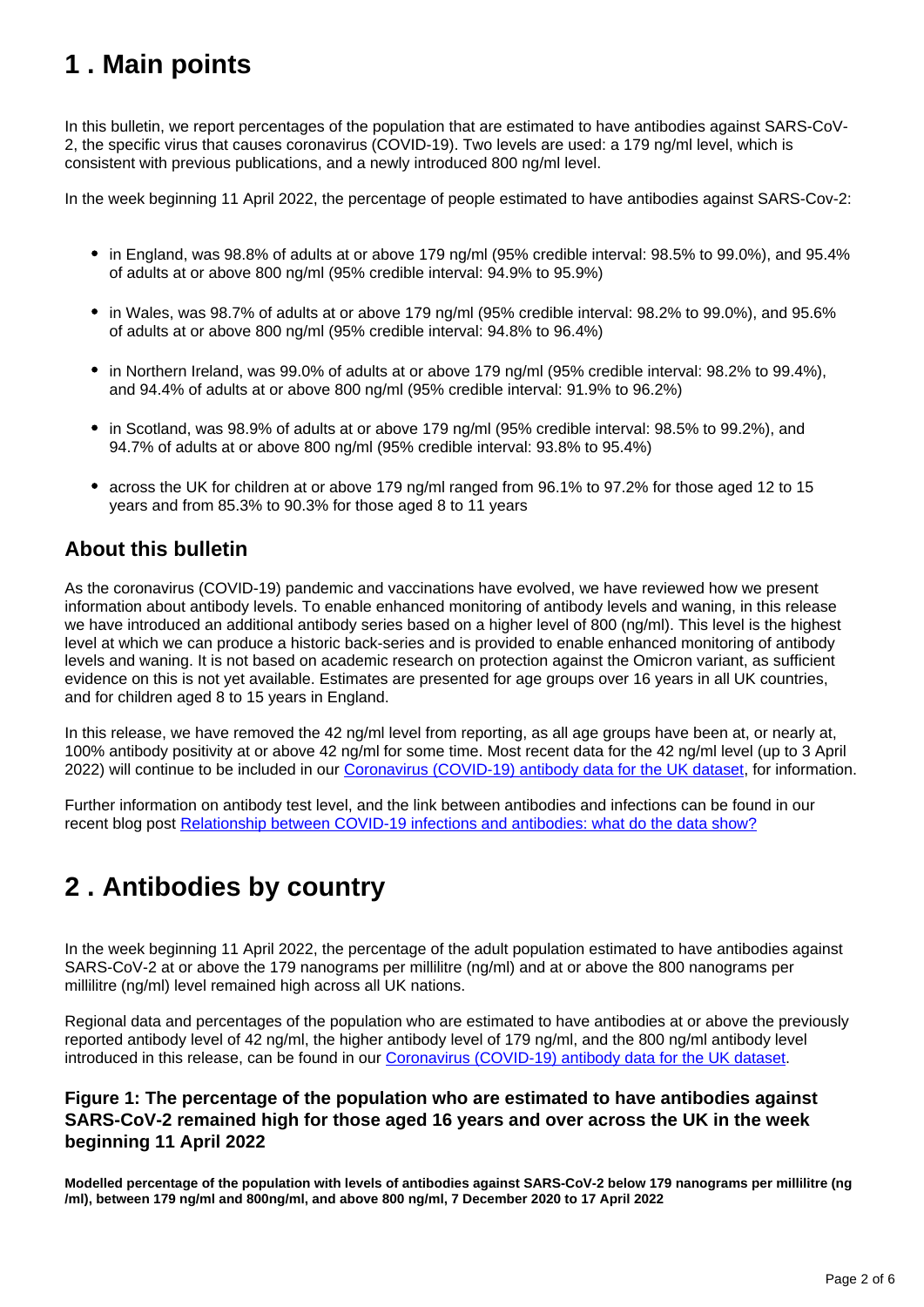- 1. All results are provisional and subject to revision.
- 2. These statistics refer to antibody tests for individuals living in private households.
- 3. All estimates are subject to uncertainty, given that a sample is only part of the wider population. A credible [interval](https://www.ons.gov.uk/peoplepopulationandcommunity/healthandsocialcare/conditionsanddiseases/bulletins/coronaviruscovid19infectionsurveyantibodyandvaccinationdatafortheuk/latest#glossary) gives an indication of the uncertainty of an estimate from data analysis.
- 4. The denominators used for antibodies are the total for each age group in the sample at that particular time point, then post-stratified by the mid-year population estimate.

#### **Download the data**

[.xlsx](https://www.ons.gov.uk/visualisations/dvc1940/fig1/datadownload.xlsx)

### <span id="page-2-0"></span>**3 . Antibodies by age group**

In the week beginning 11 April 2022, the percentage of the population estimated to have antibodies against SARS-CoV-2 at or above levels of 179 ng/ml and 800 ng/ml remained high for all age groups in all UK nations.

#### **Figure 2: The percentage of the population who are estimated to have antibodies against SARS-CoV-2 remained high for those aged 8 years and over across the UK in the week beginning 11 April 2022**

**Modelled percentage of the population with levels of antibodies against SARS-CoV-2 at or above 179 nanograms per millilitre (ng/ml) or 800 ng/ml, by age group, UK countries, 7 December 2020 to 17 April 2022**

#### **Notes:**

- 1. All results are provisional and subject to revision.
- 2. These statistics refer to antibody tests for individuals living in private households.
- 3. In Northern Ireland, the number of people sampled is low compared with England, Wales and Scotland; therefore, adults aged 50 to 69 years are included in the same age group, and those aged 70 years and over are included in the same age group.
- 4. All estimates are subject to uncertainty, given that a sample is only part of the wider population. A credible [interval](https://www.ons.gov.uk/peoplepopulationandcommunity/healthandsocialcare/conditionsanddiseases/bulletins/coronaviruscovid19infectionsurveyantibodyandvaccinationdatafortheuk/latest#glossary) gives an indication of the uncertainty of an estimate from data analysis.
- 5. The denominators used for antibodies are the total for each age group in the sample at that particular time point, then post-stratified by the mid-year population estimate.
- 6. Estimates for children aged 8 to 15 years are not available before 29 November 2021.
- 7. Estimates of antibodies at or above the 800 ng/ml level for children aged 8 to 15 years in Wales, Northern Ireland, and Scotland have not been produced for this release.

#### **Download the data**

[.xlsx](https://www.ons.gov.uk/visualisations/dvc1940/fig2/datadownload.xlsx)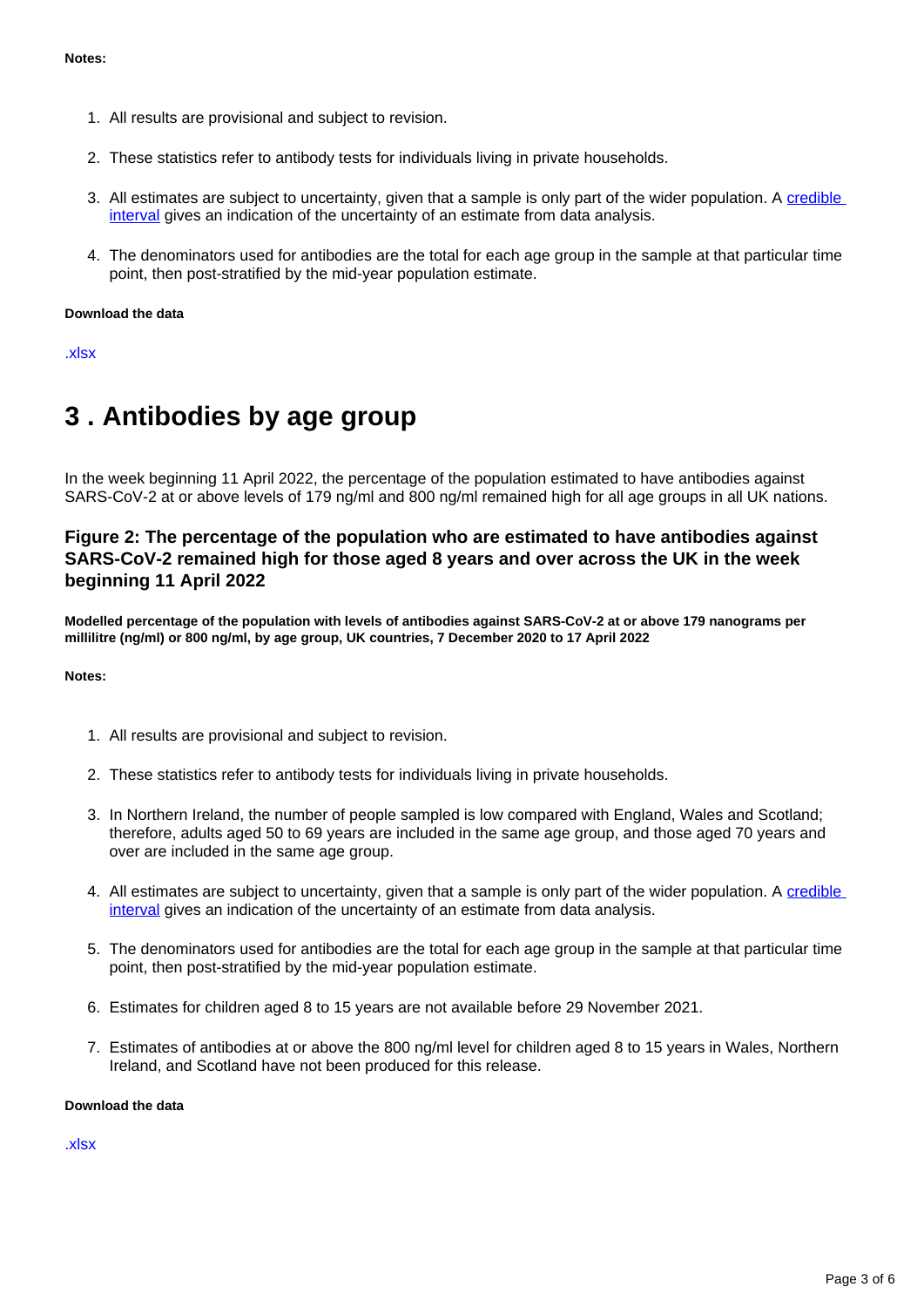## <span id="page-3-0"></span>**4 . Coronavirus (COVID-19) Infection Survey data**

[Coronavirus \(COVID-19\) antibody and vaccination data for the UK](https://www.ons.gov.uk/peoplepopulationandcommunity/healthandsocialcare/conditionsanddiseases/datasets/coronaviruscovid19antibodydatafortheuk)

Dataset | Released 4 May 2022

Antibody data by UK country and regions in England from the Coronavirus (COVID-19) Infection Survey. This analysis has been produced in partnership with the University of Oxford, University of Manchester, UK Health Security Agency and Wellcome Trust. This study is jointly led by the Office for National Statistics (ONS) and the Department for Health and Social Care (DHSC) working with the University of Oxford and Lighthouse Laboratory to collect and test samples.

## <span id="page-3-1"></span>**5 . Glossary**

### **Antibodies**

We measure the levels of antibodies in people who live in private households to understand who has had coronavirus (COVID-19) in the past and the impact of vaccinations. It takes between two and three weeks after infection or vaccination for the body to make enough antibodies to fight the infection. Antibodies can help prevent individuals from getting the same infection again. Once infected or vaccinated, antibodies remain in the blood at low levels and can decline over time.

### **SARS-CoV-2**

This is the scientific name given to the specific virus that causes COVID-19.

#### **Credible interval**

A credible interval gives an indication of the uncertainty of an estimate from data analysis. A 95% credible interval is calculated so that there is a 95% probability of the true value lying in the interval.

## <span id="page-3-2"></span>**6 . Measuring the data**

#### **Reference dates**

The antibody estimates for the most recent week in this publication include data from 11 to 17 April 2022.

Our [Coronavirus \(COVID-19\) Infection Survey: methodology article](https://www.ons.gov.uk/peoplepopulationandcommunity/healthandsocialcare/conditionsanddiseases/methodologies/covid19infectionsurveypilotmethodsandfurtherinformation) provides further information around the survey design, how we process data, and how data are analysed. Our [Quality and Methodology Information](https://www.ons.gov.uk/peoplepopulationandcommunity/healthandsocialcare/conditionsanddiseases/methodologies/coronaviruscovid19infectionsurveyqmi) explains the strengths and limitations of the data, methods used, and data uses and users.

More [information on measuring the data](https://www.ons.gov.uk/peoplepopulationandcommunity/healthandsocialcare/conditionsanddiseases/bulletins/coronaviruscovid19infectionsurveypilot/latest#measuring-the-data) is available in the Coronavirus (COVID-19) Infection Survey statistical bulletin.

### **Survey data**

The analysis on antibodies in this bulletin is based on blood test results taken from a randomly selected subsample of individuals aged 8 years and over who live in private households. The survey excludes those in hospitals, care homes and other communal establishments. The blood samples are used to test for antibodies against SARS-CoV-2.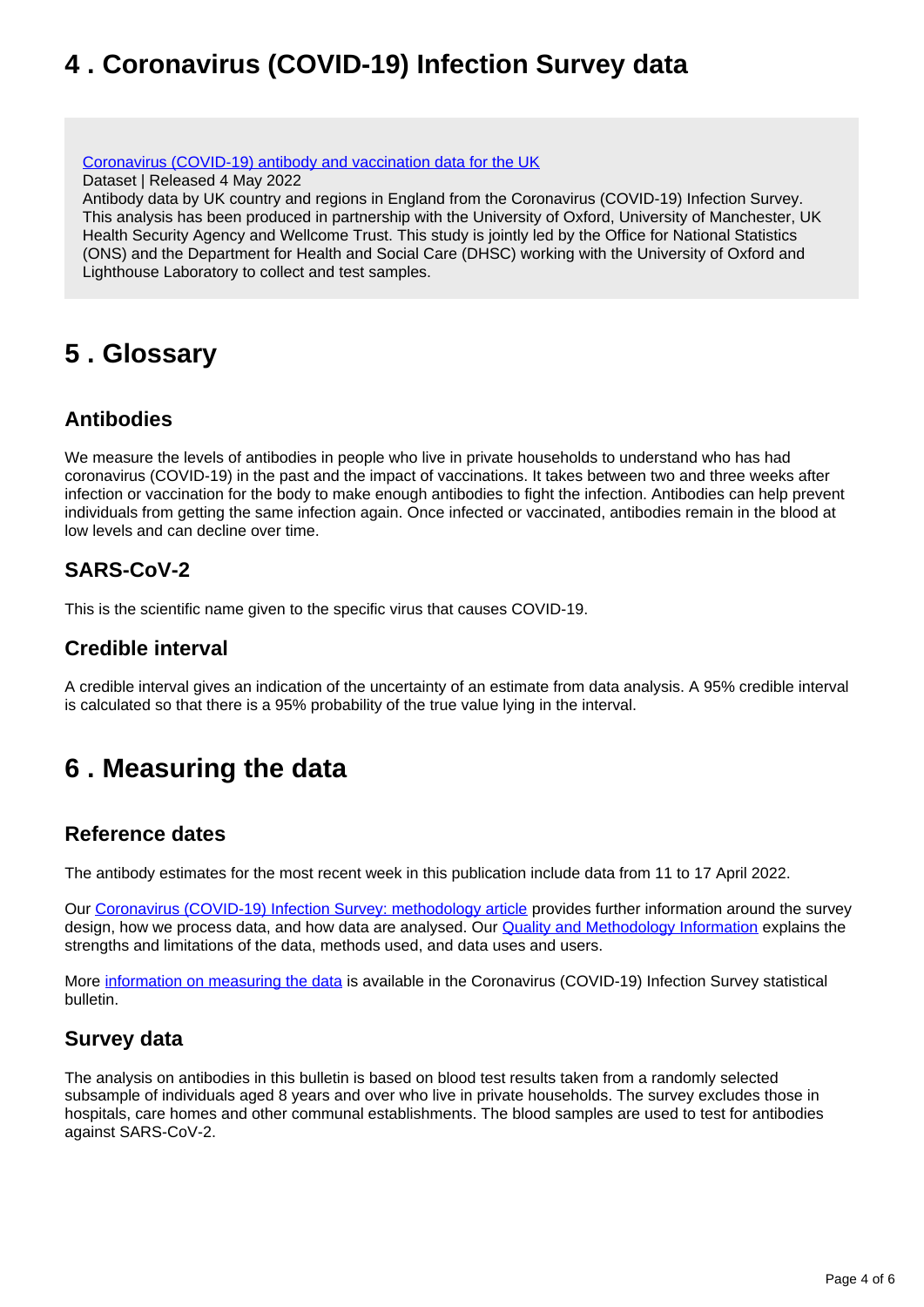### **Antibodies and immunity**

Antibody positivity is defined by having a fixed concentration of antibodies in the blood. A negative test result occurs if there are no antibodies, or if antibody levels are too low to reach a level at the time of testing. It does not mean that their antibody level is at zero or that a person has no protection against COVID-19. Additionally, there are other parts of the immune system that will offer protection, for example, a person's T-cell response. This will not be detected by blood tests for antibodies. [A person's immune response is affected by a number of factors,](https://www.immunology.org/news/ageing-and-covid-19-what-do-we-know-so-far) including health conditions and age.

Our **blog on antibodies and immunity** gives further information on the link between antibodies and immunity and the vaccine programme. Our **blog on vaccine effectiveness** provides information on the effectiveness of vaccinations against Alpha and Delta variants, which is based on research conducted by partners from the University of Oxford.

### **Measuring antibody positivity**

Our 179 nanograms per millilitre (ng/ml) [level is based on research by our academic partners](https://www.medrxiv.org/content/10.1101/2021.09.13.21263487v2), and reflects the percentage of adults who would have been likely to have a strong enough antibody response to provide some protection from getting a new COVID-19 infection with the Delta variant. This level is higher than our previously reported standard level of 42 ng/ml. Antibody levels below this do not mean that a person has no antibodies or immune protection at all. This antibody level was identified as [providing a 67% lower risk of getting a new COVID-](https://www.medrxiv.org/content/10.1101/2021.09.13.21263487v2)[19 infection with the Delta variant after two vaccinations with either Pfizer or AstraZeneca vaccines](https://www.medrxiv.org/content/10.1101/2021.09.13.21263487v2), compared with someone who was unvaccinated and had not had COVID-19 before. It is unlikely that this level will provide equivalent protection against the Omicron variant, and we will keep the level used in our analysis of antibodies under regular review.

To enable enhanced monitoring of antibody levels and waning, this week we have introduced an additional antibody series with a higher level of 800 ng/ml. This level is the highest level at which we can provide historic estimates. The 800 ng/ml level has been chosen solely based on the test result data to provide historic estimates and is not based on any evidence on the level of antibodies needed for protection against Omicron, as this evidence is not yet available. We may update the level used in our antibody tests if research shows that an alternative level would identify changes in antibody levels earlier (antibody levels greater than 800ng/ml are currently under investigation). In this release, the 800 ng/ml level has not been included for antibody positivity in those aged under 16 years in the UK devolved administrations, as these estimates are undergoing further quality assurance procedures.

The [test used for spike antibodies measures](https://www.thelancet.com/journals/lanmic/article/PIIS2666-5247(21)00266-4/fulltext) their concentration in ng/ml. The antibody level of 179 ng/ml corresponds to 100 binding antibody units (BAU)/ml, and 800 ng/ml to 447 BAU/ml, using the World Health Organization's (WHO) standardised units (enabling comparison across different antibody assays).

Further information on antibody test levels, and the link between antibodies and infections can be found in our recent [blog post Relationship between COVID-19 infections and antibodies: What do the data show?](https://blog.ons.gov.uk/2022/04/06/the-relationship-between-covid-19-infections-and-antibodies-what-do-the-data-show/)